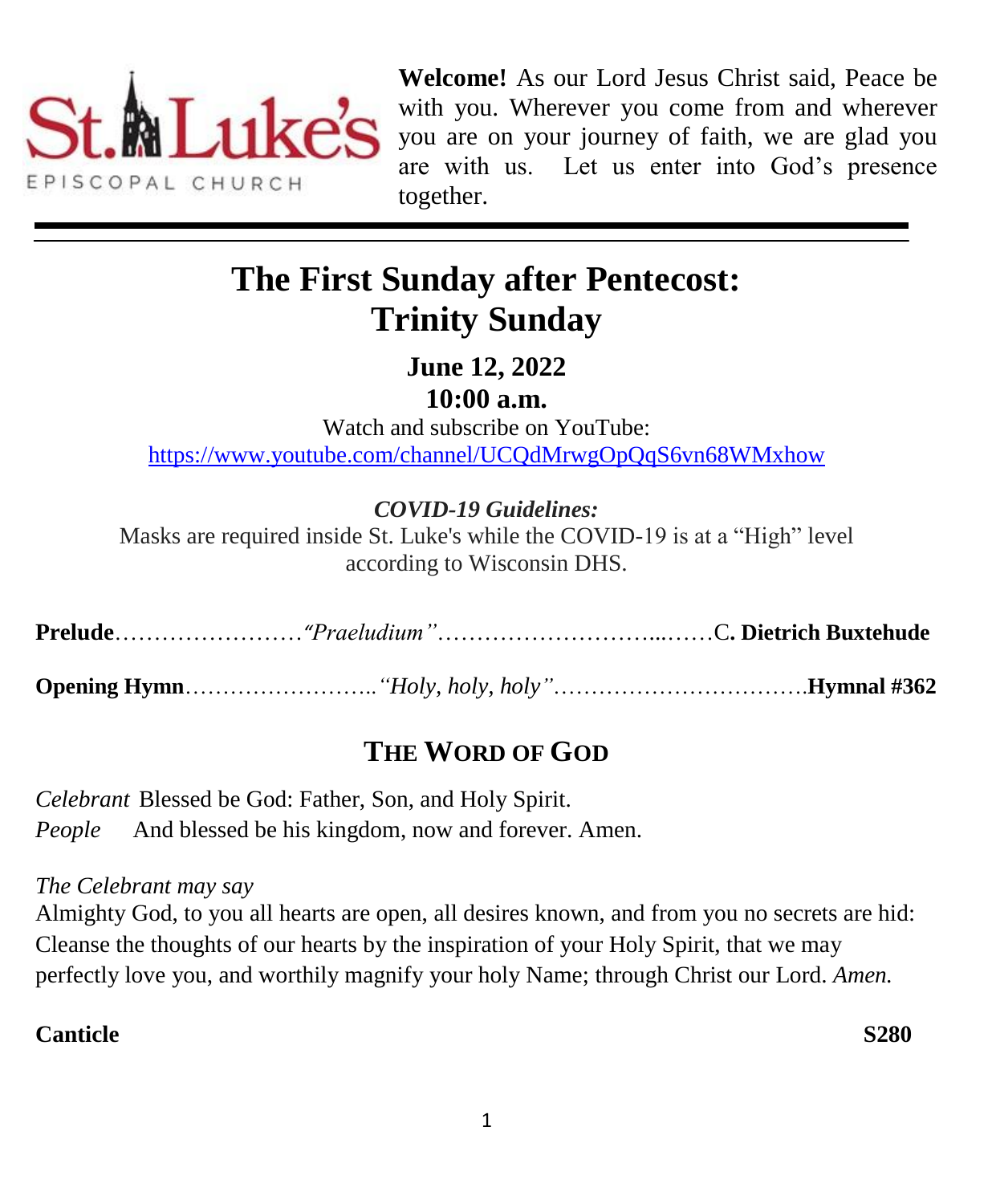#### **The Collect**

Almighty and everlasting God, you have given to us your servants grace, by the confession of a true faith, to acknowledge the glory of the eternal Trinity, and in the power of your divine Majesty to worship the Unity: Keep us steadfast in this faith and worship, and bring us at last to see you in your one and eternal glory, O Father; who with the Son and the Holy Spirit live and reign, one God, for ever and ever. *Amen.*

## **Children's Time**

# **First Lesson: Proverbs 8:1-4, 22-31**

Does not wisdom call, and does not understanding raise her voice? On the heights, beside the way, at the crossroads she takes her stand; beside the gates in front of the town, at the entrance of the portals she cries out: "To you, O people, I call, and my cry is to all that live. The LORD created me at the beginning of his work, the first of his acts of long ago. Ages ago I was set up, at the first, before the beginning of the earth. When there were no depths I was brought forth, when there were no springs abounding with water. Before the mountains had been shaped, before the hills, I was brought forth- when he had not yet made earth and fields, or the world's first bits of soil. When he established the heavens, I was there, when he drew a circle on the face of the deep, when he made firm the skies above, when he established the fountains of the deep,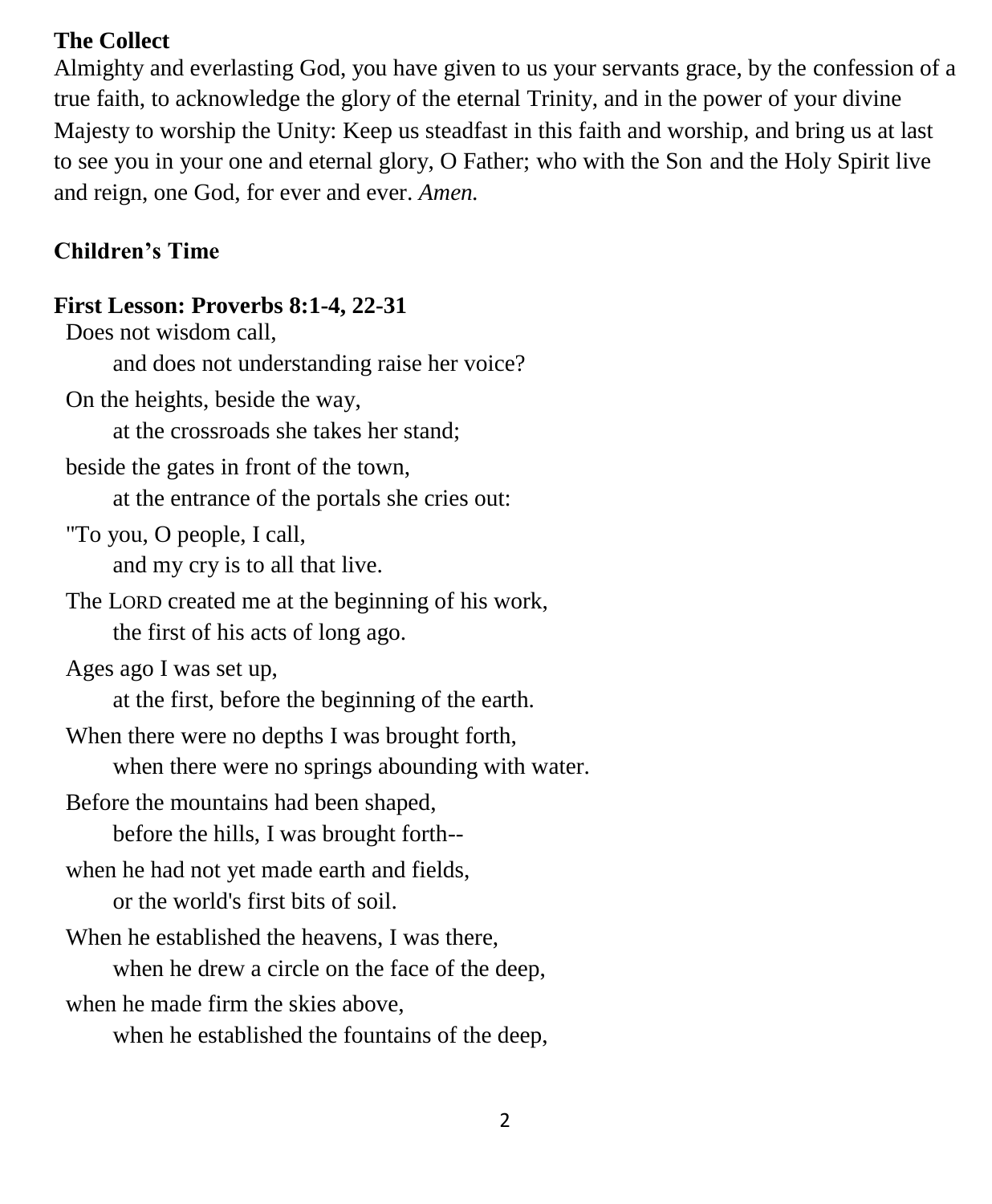when he assigned to the sea its limit,

so that the waters might not transgress his command,

when he marked out the foundations of the earth,

then I was beside him, like a master worker;

and I was daily his delight,

rejoicing before him always,

rejoicing in his inhabited world

and delighting in the human race."

## **Psalm 8**

1 O LORD our Governor, \*

how exalted is your Name in all the world!

- 2 Out of the mouths of infants and children \* your majesty is praised above the heavens.
- 3 You have set up a stronghold against your adversaries, \* to quell the enemy and the avenger.
- 4 When I consider your heavens, the work of your fingers, \* the moon and the stars you have set in their courses,
- 5 What is man that you should be mindful of him? \* the son of man that you should seek him out?
- 6 You have made him but little lower than the angels; \* you adorn him with glory and honor;
- 7 You give him mastery over the works of your hands; \* you put all things under his feet:
- 8 All sheep and oxen, \*

even the wild beasts of the field,

- 9 The birds of the air, the fish of the sea, \* and whatsoever walks in the paths of the sea.
- 10 O LORD our Governor, \* how exalted is your Name in all the world!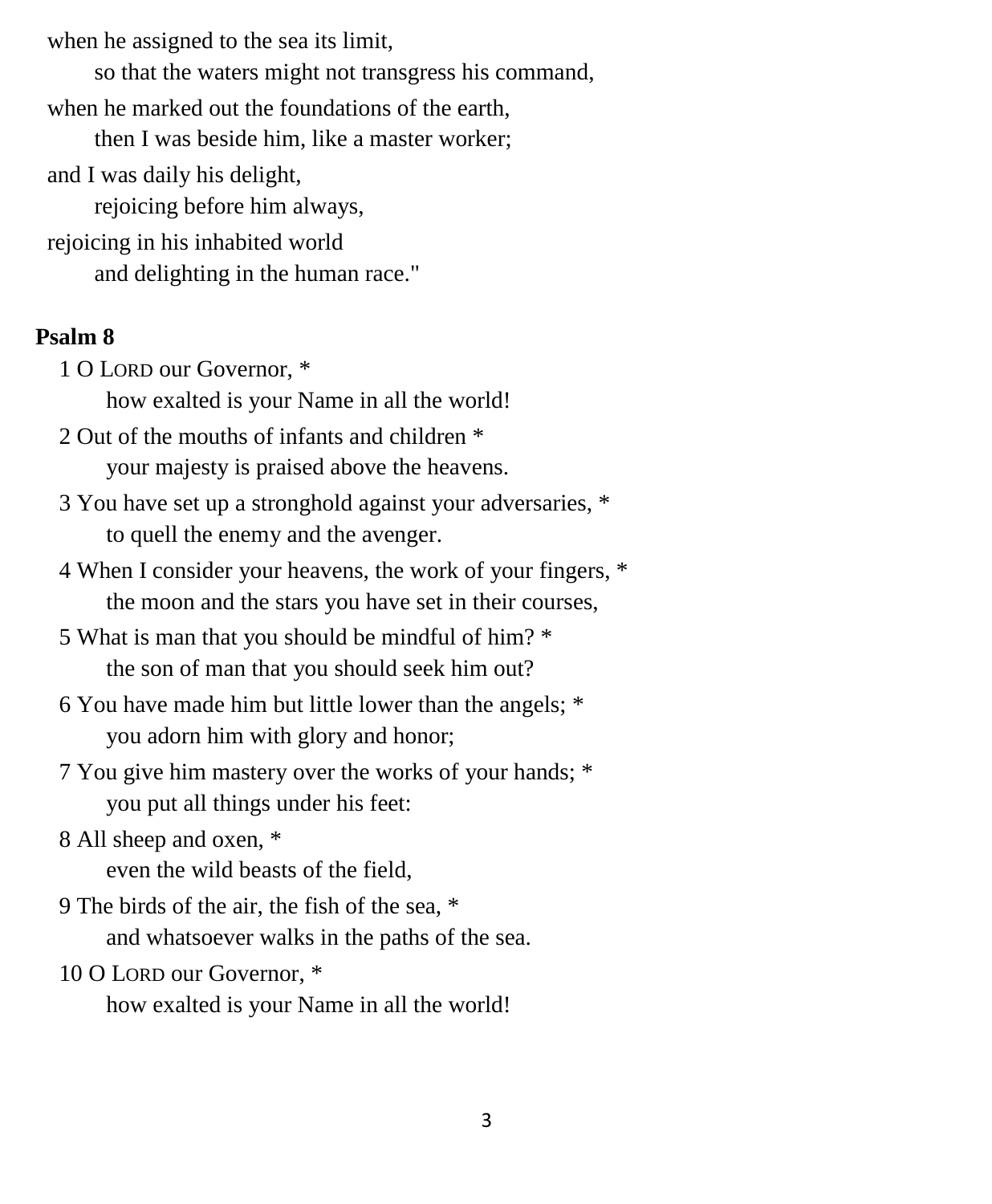#### **The Second Lesson: Romans 5:1-5**

Since we are justified by faith, we have peace with God through our Lord Jesus Christ, through whom we have obtained access to this grace in which we stand; and we boast in our hope of sharing the glory of God. And not only that, but we also boast in our sufferings, knowing that suffering produces endurance, and endurance produces character, and character produces hope, and hope does not disappoint us, because God's love has been poured into our hearts through the Holy Spirit that has been given to us.

*Reader:* The Word of the Lord. *People:* Thanks be to God.

**Sequence Hymn**…………*"Sing praise to our Creator"*…………………….….**Hymnal #295**

#### **The Gospel: John 16:12-15**

*Celebrant:* The Holy Gospel of our Lord Jesus Christ, according to John. *People:* Glory to you, O Lord.

Jesus said to the disciples, "I still have many things to say to you, but you cannot bear them now. When the Spirit of truth comes, he will guide you into all the truth; for he will not speak on his own, but will speak whatever he hears, and he will declare to you the things that are to come. He will glorify me, because he will take what is mine and declare it to you. All that the Father has is mine. For this reason I said that he will take what is mine and declare it to you."

*Reader:* The Gospel of the Lord. *People:* Praise to you, O Christ.

#### **The Sermon**

#### **Nicene Creed**

We believe in one God, the Father, the Almighty, maker of heaven and earth, of all that is, seen and unseen. We believe in one Lord, Jesus Christ, the only Son of God,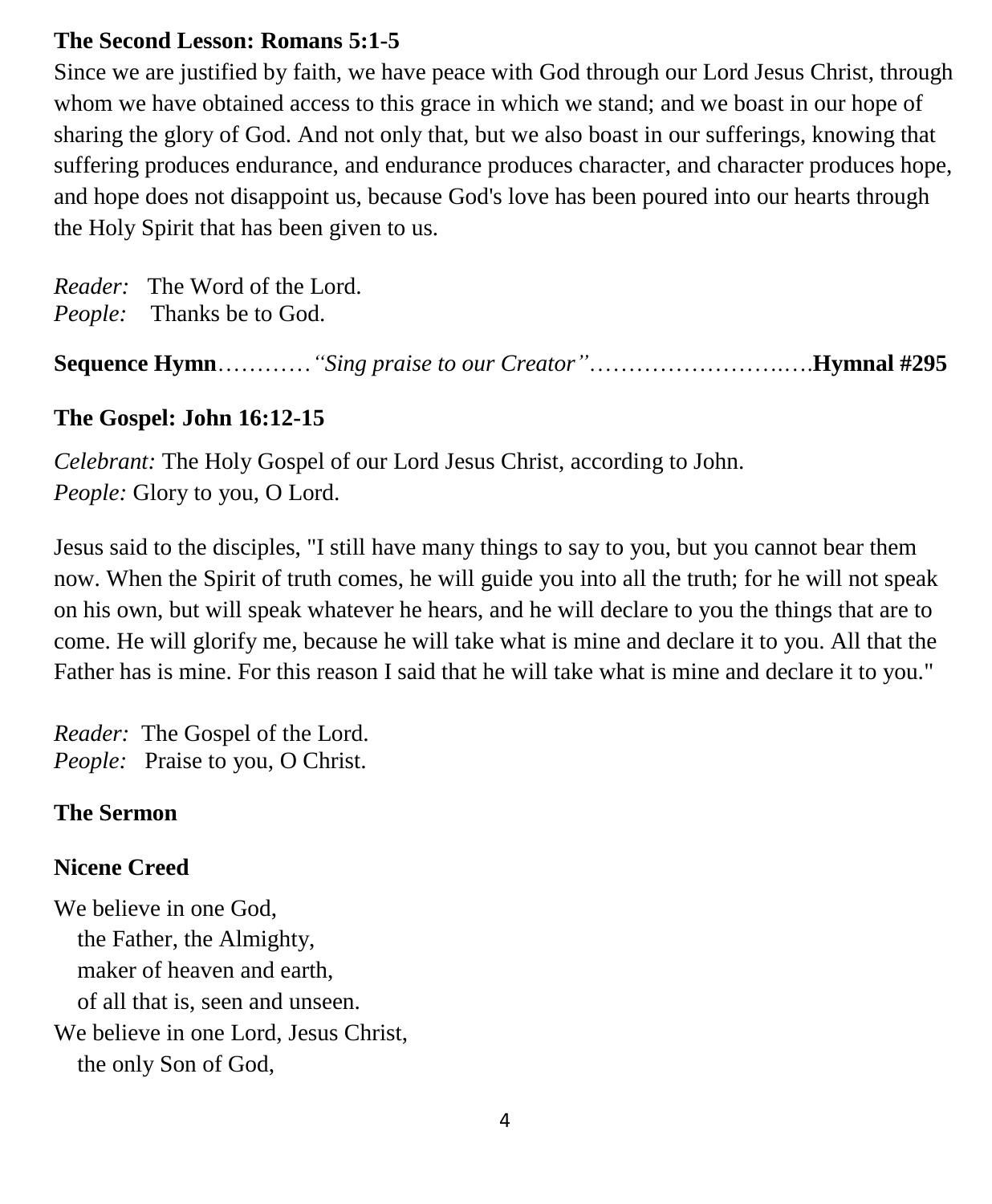eternally begotten of the Father, God from God, Light from Light, true God from true God, begotten, not made, of one Being with the Father. Through him all things were made. For us and for our salvation he came down from heaven: by the power of the Holy Spirit

 he became incarnate from the Virgin Mary, and was made man. For our sake he was crucified under Pontius Pilate; he suffered death and was buried. On the third day he rose again in accordance with the Scriptures; he ascended into heaven and is seated at the right hand of the Father.

He will come again in glory to judge the living and the dead, and his kingdom will have no end.

We believe in the Holy Spirit, the Lord, the giver of life, who proceeds from the Father and the Son. With the Father and the Son he is worshiped and glorified. He has spoken through the Prophets. We believe in one holy catholic and apostolic Church. We acknowledge one baptism for the forgiveness of sins. We look for the resurrection of the dead. and the life of the world to come. Amen.

#### **Prayers of the People**

Please respond to the bidding "in faith we pray" with "**we pray to you our God**."

## **Confession of Sin**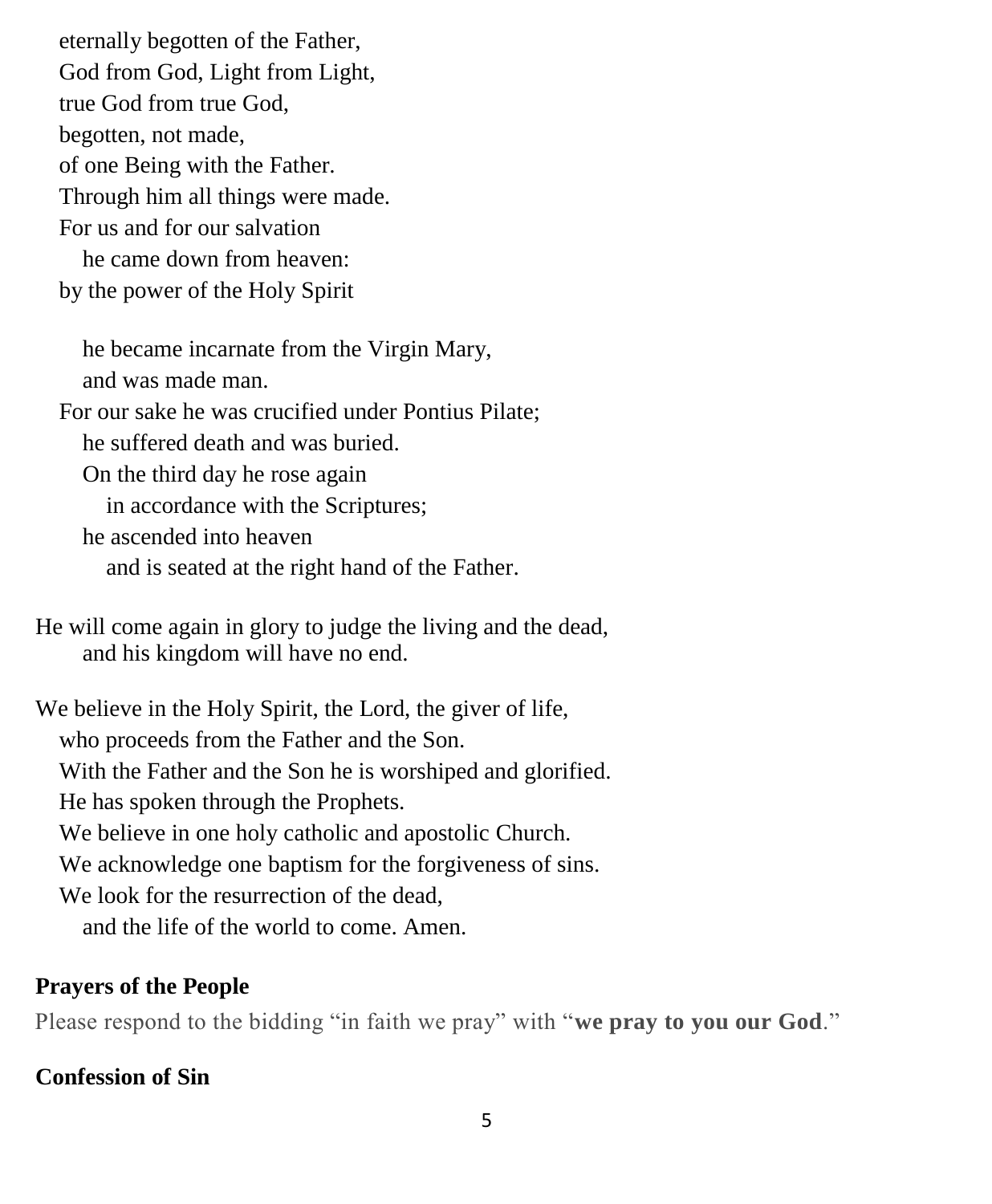#### *The Deacon or Celebrant says*

Let us confess our sins against God and our neighbor.

*Silence may be kept. Please kneel or stand.* 

*Minister and People* Most merciful God, we confess that we have sinned against you in thought, word, and deed, by what we have done, and by what we have left undone. We have not loved you with our whole heart; we have not loved our neighbors as ourselves. We are truly sorry and we humbly repent. For the sake of your Son Jesus Christ, have mercy on us and forgive us; that we may delight in your will, and walk in your ways, to the glory of your Name. Amen.

#### *The Priest, stands and says*

Almighty God have mercy on you, forgive you all your sins through our Lord Jesus Christ, strengthen you in all goodness, and by the power of the Holy Spirit keep you in eternal life. *Amen.*

# **The Peace** *All stand.*

We are the Body of Christ. In the one Spirit we were all baptized into one body. Let us then pursue all that makes for peace and builds up our common life.

*Celebrant:* The peace of the Lord be always with you. *People:* And also with you.

## **Announcements**

# **THE HOLY COMMUNION**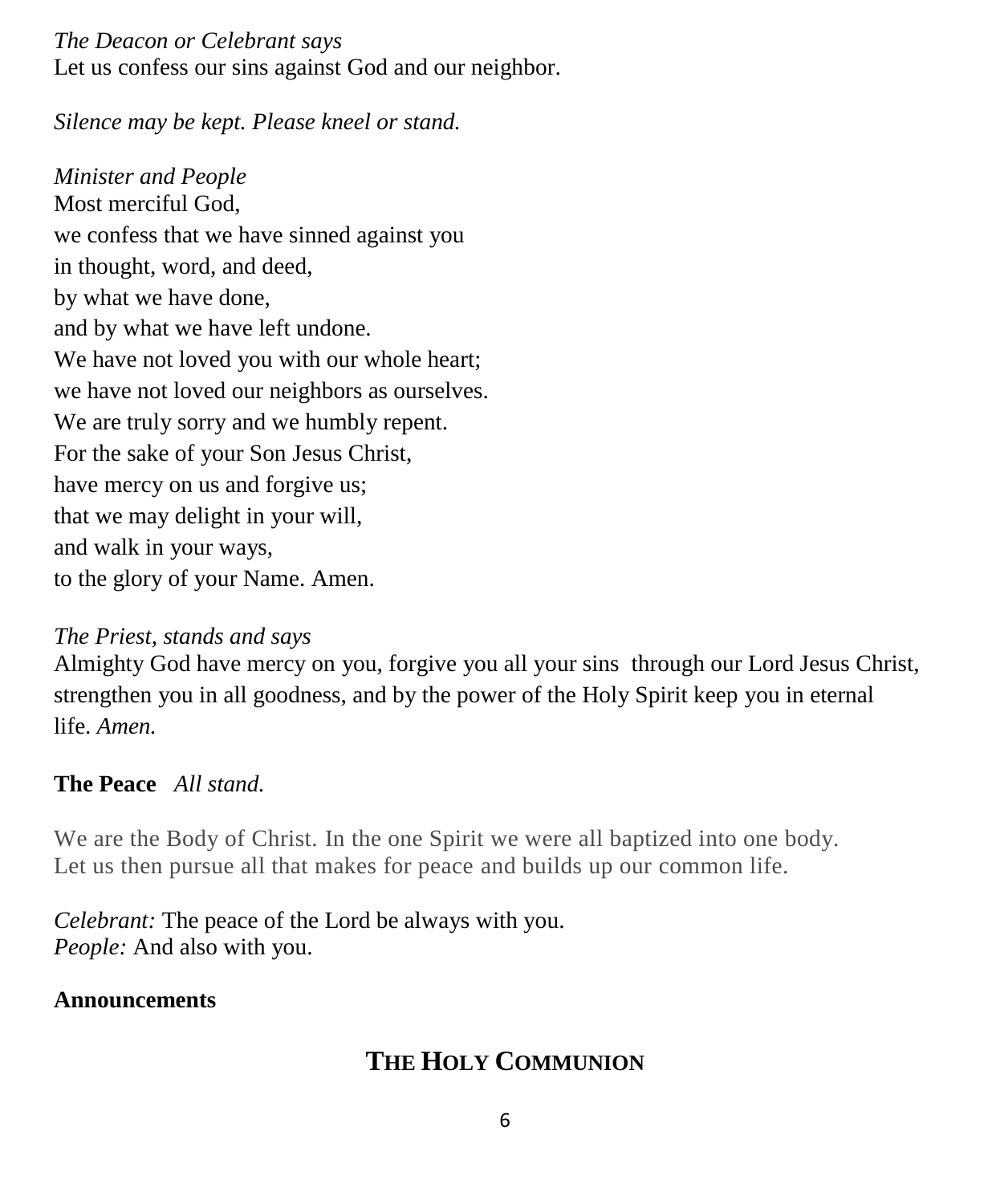**Offertory Music**……………………. *"TE deum"*………………………...**Raymond Weidner**

**The Great Thanksgiving** *Please Stand.* Book of Common Prayer 361

*Celebrant* The Lord be with you. *People* And also with you. *Celebrant* Lift up your hearts. *People* We lift them to the Lord. *Celebrant* Let us give thanks to the Lord our God. *People* It is right to give him thanks and praise.

*Then, facing the Holy Table, the Celebrant proceeds:* It is right, and a good and joyful thing, always and everywhere to give thanks to you, Father Almighty, Creator of heaven and earth. But chiefly are we bound to praise you for the glorious resurrection of your Son Jesus Christ our Lord; for he is the true Paschal Lamb, who was sacrificed for us, and has taken away the sin of the world. By his death he has destroyed death, and by his rising to life again he has won for us everlasting life.

Therefore we praise you, joining our voices with Angels and Archangels and with all the company of heaven, who forever sing this hymn to proclaim the glory of your Name:

## **Sanctus Hymnal S125**

## *The people remain standing.*

#### *Then the Celebrant continues*

Holy and gracious Father: In your infinite love you made us for yourself, and, when we had fallen into sin and become subject to evil and death, you, in your mercy, sent Jesus Christ, your only and eternal Son, to share our human nature, to live and die as one of us, to reconcile us to you, the God and Father of all . . . Therefore we proclaim the mystery of faith:

*Celebrant and People* Christ has died. Christ is risen. Christ will come again.

*The Celebrant continues*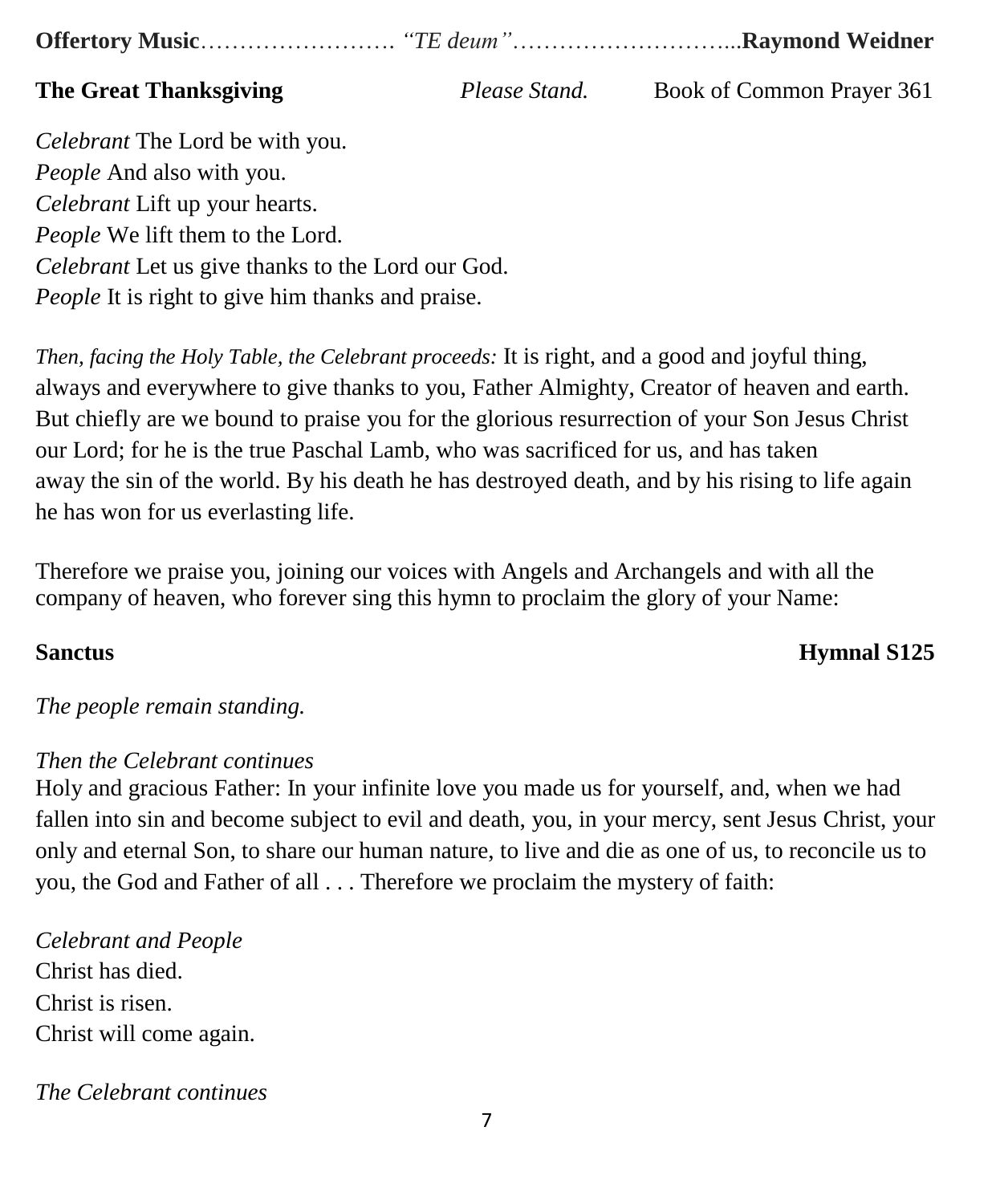We celebrate the memorial of our redemption, O Father, in this sacrifice of praise and thanksgiving. Recalling his death, resurrection, and ascension, we offer you these gifts . . .

All this we ask through your Son Jesus Christ: By him, and with him, and in him, in the unity of the Holy Spirit all honor and glory is yours, Almighty Father, now and forever. *AMEN.*

#### **The Lord's Prayer**

Our Father, who art in heaven, hallowed be thy Name, thy kingdom come, thy will be done, on earth as it is in heaven. Give us this day our daily bread. And forgive us our trespasses, as we forgive those who trespass against us. And lead us not into temptation, but deliver us from evil. For thine is the kingdom, and the power, and the glory, for ever and ever. Amen.

## **The Breaking of the Bread**

#### **Fraction Anthem Hymnal S155**

#### **Communion**

*In the Episcopal Church, all are welcome at the table of the Lord. If you have been baptized in any Christian tradition, you may receive communion. If you have not been baptized, you are welcome to receive a blessing. Simply cross your arms over your chest to indicate that you would like to receive a blessing.*

**Communion hymn**………………*"Let All Mortal Flesh Keep Silence"*………..**Hymnal #324**

#### **Post-communion Prayer** *Please stand.*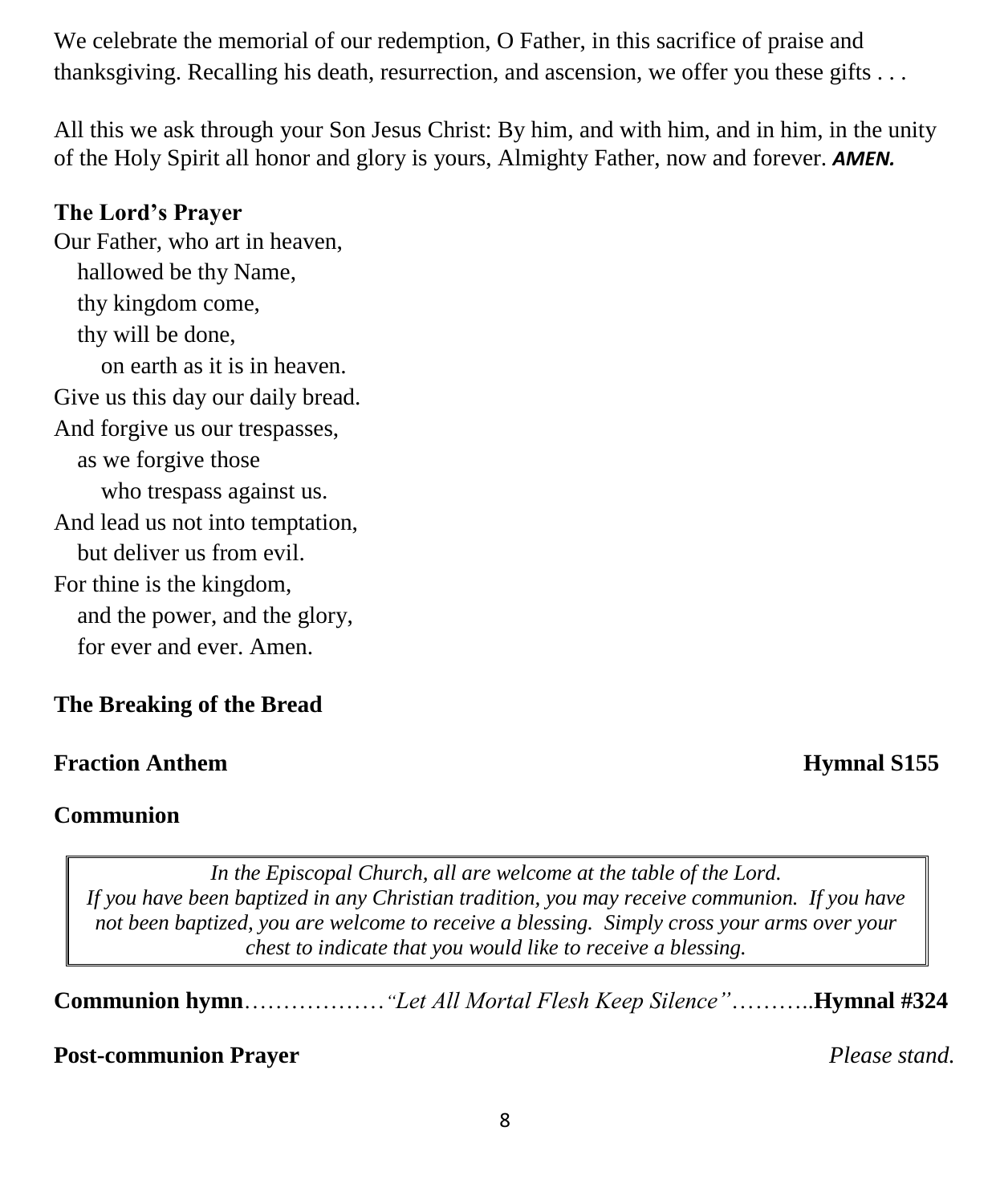## *Celebrant and People*

Eternal God, heavenly Father, you have graciously accepted us as living members of your Son our Savior Jesus Christ, and you have fed us with spiritual food in the Sacrament of his Body and Blood. Send us now into the world in peace, and grant us strength and courage to love and serve you with gladness and singleness of heart; through Christ our Lord. Amen.

### **Blessing**

**Recessional Hymn**………*"Holy God we praise thy Name"stanzas 1-4*………..**Hymnal #370**

#### **Dismissal**

**Postlude**…………*"All Glory Be to God on High"*……………..….**Andreas Nicolaus Vetter**

If you are visiting St. Luke's, we welcome you in the name of the Risen Lord. If you have any questions or want to know more about St. Luke's Church, please speak with an usher. Always feel free to call or email Fr. Seth at 414-379-2228 or [seth@hospitality-center.org](mailto:seth@hospitality-center.org)

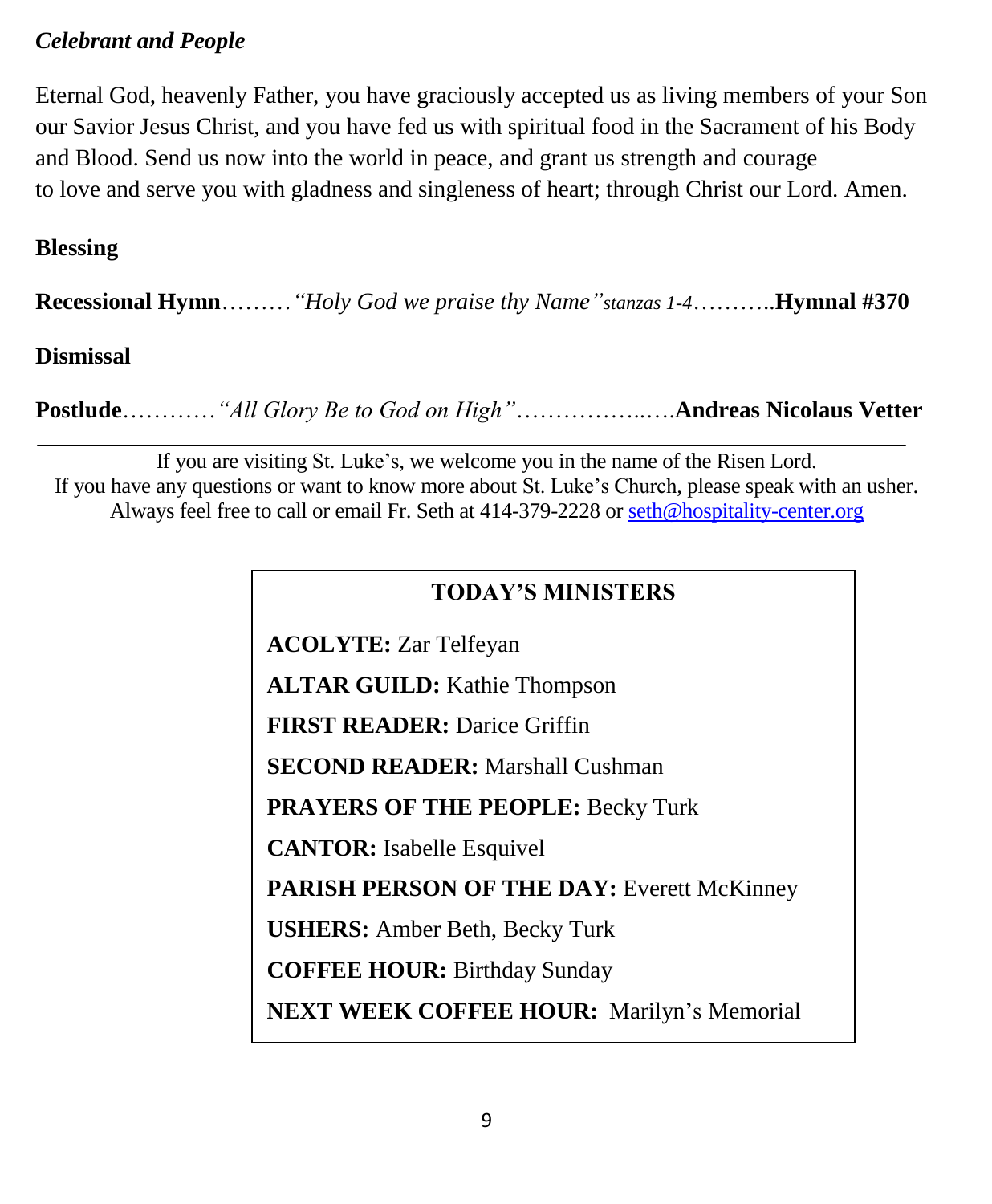#### **THE PRAYERS OF THE PEOPLE For our Parish**

#### **For this Week:** Bill Mross

#### **Those who are Sick or in Need or Homebound**

Doris, Madelyn, Debbie, Bethany, Tony, Christi, Chris, Ron, Bob, Ernie and family, Jane and John, Neil, Olivia **Homebound**: Jeanne, Barbara

#### **For the Episcopal Ministries in Racine:**

Congregations of St. Luke's and St. Michael's Diocese of Milwaukee Hospitality Center Racine Vocational Ministry The DeKoven Center

#### **In the Diocese of Milwaukee: St. Barnabas, Richland Center**

Loving God, we give thanks that you have blessed the church of St. Barnabas, Richland Center, with over a century of shared song and prayer, fellowship and service. Help them continue to live into partnership with other communities of faith, bless them with a lively sense of mission, and make them a light for their community. We pray all this in the name of Jesus Christ. Amen.

#### **For the Church: In the World**

The Anglican Church of South America St. Marc's Church & school in Jeanette, Haiti, Cadnet Ednerson and Charline Irossaint

#### **For Recent Immigrants to Racine**

Khalid, Christiana, Ayo, Ako, and those arrived from Afghanistan

#### **For those who have died:**

Bill Lewis, Judy Greenquist

#### **Special Offering**

Cash or checks in the offering that are not designated for regular needs will be given to the following **Haiti Project**. Thank you for your generous support of this ministry.

Today's **Altar Flowers** are given to the glory of God and in celebration of granddaughter Mable's 8<sup>th</sup> grade graduation by Darice Griffin